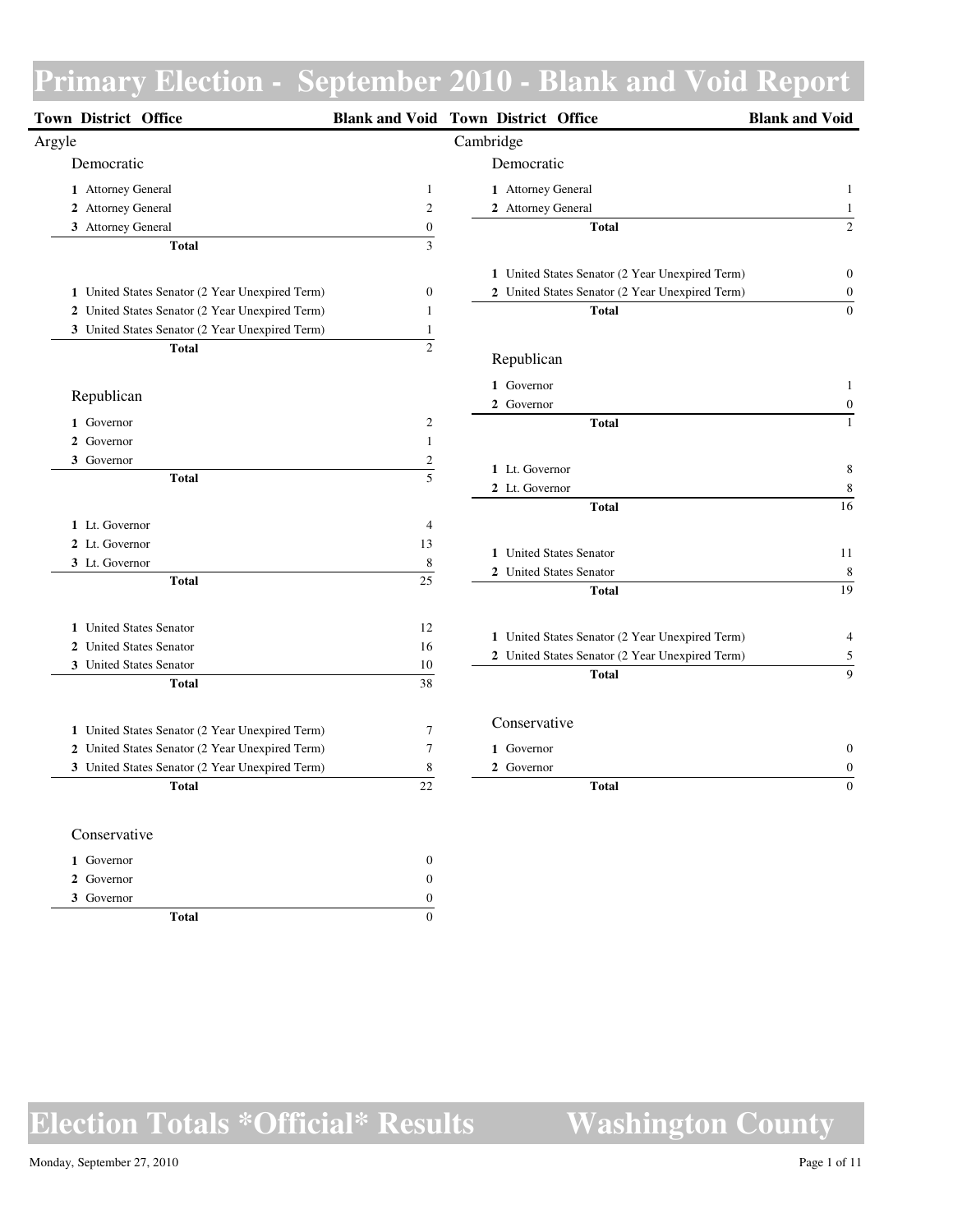| <b>Town District Office</b>                     |                         | <b>Blank and Void Town District Office</b>         | <b>Blank and Void</b> |
|-------------------------------------------------|-------------------------|----------------------------------------------------|-----------------------|
| Dresden                                         |                         | Easton                                             |                       |
| Democratic                                      |                         | Democratic                                         |                       |
| 1 Attorney General                              | $\boldsymbol{0}$        | 1 Attorney General                                 | $\mathbf{0}$          |
| <b>Total</b>                                    | $\Omega$                | 2 Attorney General                                 | $\mathbf{1}$          |
|                                                 |                         | <b>Total</b>                                       | $\mathbf{1}$          |
| 1 United States Senator (2 Year Unexpired Term) | $\mathbf{1}$            |                                                    |                       |
| <b>Total</b>                                    | $\overline{1}$          | 1 United States Senator (2 Year Unexpired Term)    | 1                     |
|                                                 |                         | 2 United States Senator (2 Year Unexpired Term)    | $\boldsymbol{0}$      |
| Republican                                      |                         | <b>Total</b>                                       | $\mathbf{1}$          |
| 1 Governor                                      | $\mathbf{1}$            |                                                    |                       |
| <b>Total</b>                                    | $\overline{1}$          | Republican                                         |                       |
|                                                 |                         | 1 Governor                                         | 3                     |
| 1 Lt. Governor                                  | 7                       | 2 Governor                                         | $\frac{2}{5}$         |
| <b>Total</b>                                    | $\overline{7}$          | <b>Total</b>                                       |                       |
|                                                 |                         | 1 Lt. Governor                                     | 15                    |
| 1 United States Senator                         | 4                       | 2 Lt. Governor                                     | 15                    |
| <b>Total</b>                                    | $\overline{4}$          | <b>Total</b>                                       | 30                    |
| 1 United States Senator (2 Year Unexpired Term) | $\overline{\mathbf{c}}$ |                                                    |                       |
| <b>Total</b>                                    | $\overline{2}$          | 1 United States Senator<br>2 United States Senator | 13<br>12              |
|                                                 |                         | <b>Total</b>                                       | $\overline{25}$       |
| Conservative                                    |                         |                                                    |                       |
| 1 Governor                                      | $\boldsymbol{0}$        | 1 United States Senator (2 Year Unexpired Term)    | 8                     |
| <b>Total</b>                                    | $\overline{0}$          | 2 United States Senator (2 Year Unexpired Term)    | 8                     |
|                                                 |                         | <b>Total</b>                                       | $\frac{1}{16}$        |
|                                                 |                         | Conservative                                       |                       |
|                                                 |                         | 1 Governor                                         | $\mathbf{0}$          |
|                                                 |                         | 2 Governor                                         | $\boldsymbol{0}$      |

**Total** 0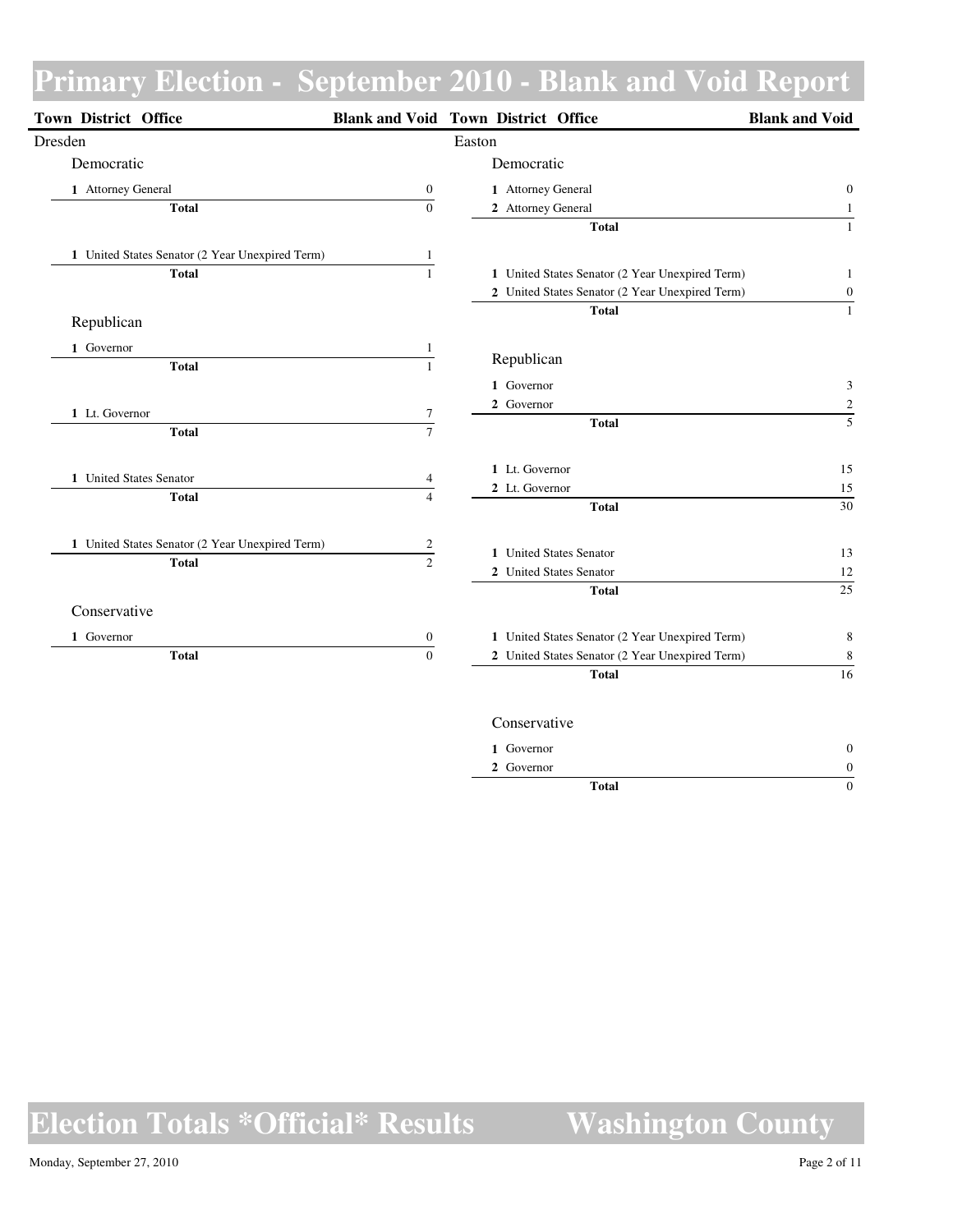| <b>Town District Office</b>                                                                        |                  | <b>Blank and Void Town District Office</b>      | <b>Blank and Void</b> |
|----------------------------------------------------------------------------------------------------|------------------|-------------------------------------------------|-----------------------|
| Fort Ann                                                                                           |                  | Fort Edward                                     |                       |
| Democratic                                                                                         |                  | Democratic                                      |                       |
| 1 Attorney General                                                                                 | 1                | 1 Attorney General                              | 1                     |
| 2 Attorney General                                                                                 | $\boldsymbol{0}$ | 2 Attorney General                              | 3                     |
| 3 Attorney General                                                                                 | 0                | 3 Attorney General                              |                       |
| <b>Total</b>                                                                                       | 1                | 4 Attorney General                              |                       |
|                                                                                                    |                  | 5 Attorney General                              | $\boldsymbol{0}$      |
| 1 United States Senator (2 Year Unexpired Term)                                                    | 0                | <b>Total</b>                                    | 6                     |
| 2 United States Senator (2 Year Unexpired Term)                                                    | $\boldsymbol{0}$ |                                                 |                       |
| 3 United States Senator (2 Year Unexpired Term)                                                    | 0                | 1 United States Senator (2 Year Unexpired Term) | 0                     |
| <b>Total</b>                                                                                       | $\boldsymbol{0}$ | 2 United States Senator (2 Year Unexpired Term) | 3                     |
|                                                                                                    |                  | 3 United States Senator (2 Year Unexpired Term) | 0                     |
|                                                                                                    |                  | 4 United States Senator (2 Year Unexpired Term) | $\overline{c}$        |
| Republican                                                                                         |                  | 5 United States Senator (2 Year Unexpired Term) | 1                     |
| 1 Governor                                                                                         | 0                | <b>Total</b>                                    | 6                     |
| 2 Governor                                                                                         | 2                |                                                 |                       |
| 3 Governor                                                                                         | 4                |                                                 |                       |
| <b>Total</b>                                                                                       | 6                | Republican                                      |                       |
|                                                                                                    |                  | 1 Governor                                      |                       |
| 1 Lt. Governor                                                                                     |                  | 2 Governor                                      |                       |
| 2 Lt. Governor                                                                                     | 0                | 3 Governor                                      | 0                     |
| 3 Lt. Governor                                                                                     | 4                | 4 Governor                                      |                       |
| <b>Total</b>                                                                                       | 14<br>18         | 5 Governor                                      | $\boldsymbol{0}$      |
|                                                                                                    |                  | <b>Total</b>                                    | $\overline{4}$        |
| 1 United States Senator                                                                            | 2                |                                                 |                       |
| <b>United States Senator</b><br>$\mathbf{2}$                                                       | 5                | 1 Lt. Governor                                  | 3                     |
| 3 United States Senator                                                                            | 17               | 2 Lt. Governor                                  | 7                     |
| <b>Total</b>                                                                                       | 24               | 3 Lt. Governor                                  | 3                     |
|                                                                                                    |                  | 4 Lt. Governor                                  | 8                     |
|                                                                                                    |                  | 5 Lt. Governor<br><b>Total</b>                  | 8<br>29               |
| 1 United States Senator (2 Year Unexpired Term)<br>2 United States Senator (2 Year Unexpired Term) | 0<br>1           |                                                 |                       |
| 3 United States Senator (2 Year Unexpired Term)                                                    | 10               |                                                 |                       |
| <b>Total</b>                                                                                       | 11               | 1 United States Senator                         | 4                     |
|                                                                                                    |                  | 2 United States Senator                         | 4                     |
|                                                                                                    |                  | 3 United States Senator                         |                       |
| Conservative                                                                                       |                  | 4 United States Senator                         | 6                     |
| 1 Governor                                                                                         | 0                | 5 United States Senator                         | 7                     |
| 2 Governor                                                                                         | 0                | <b>Total</b>                                    | 23                    |
| 3 Governor                                                                                         | 0                |                                                 |                       |
| <b>Total</b>                                                                                       | $\boldsymbol{0}$ | 1 United States Senator (2 Year Unexpired Term) | 3                     |
|                                                                                                    |                  | 2 United States Senator (2 Year Unexpired Term) | 4                     |
|                                                                                                    |                  | 3 United States Senator (2 Year Unexpired Term) | $\overline{c}$        |
|                                                                                                    |                  | 4 United States Senator (2 Year Unexpired Term) | $\overline{4}$        |

### Conservative

**Election Totals \*Official\* Results Washington County**

### Monday, September 27, 2010 Page 3 of 11

**Total** 20

United States Senator (2 Year Unexpired Term) 7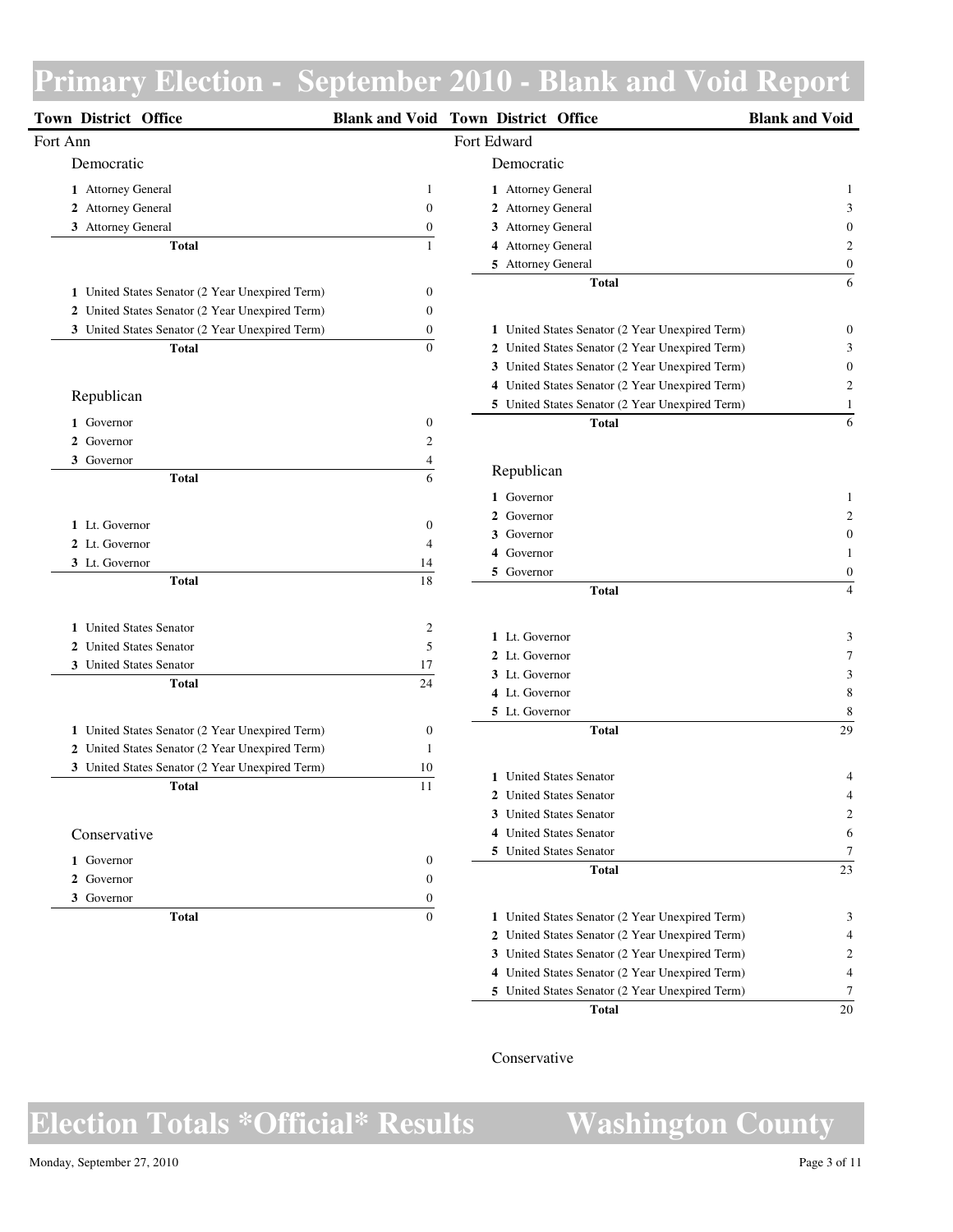| <b>Town District Office</b> |                  | <b>Blank and Void Town District Office</b> | <b>Blank and Void</b> |
|-----------------------------|------------------|--------------------------------------------|-----------------------|
| Fort Edward                 |                  | Granville                                  |                       |
| Conservative                |                  | Democratic                                 |                       |
| 1 Governor                  | $\boldsymbol{0}$ | 1 Attorney General                         | $\overline{0}$        |
| 2 Governor                  | $\mathbf{0}$     | 2 Attorney General                         | $\overline{0}$        |
| 3 Governor                  | $\boldsymbol{0}$ | 3 Attorney General                         |                       |
| 4 Governor                  | $\boldsymbol{0}$ | 4 Attorney General                         | $\theta$              |
| 5 Governor                  | $\mathbf{0}$     | 5 Attorney General                         | $\Omega$              |
| Total                       | 0                | <b>Total</b>                               |                       |

| Total                                           |   |
|-------------------------------------------------|---|
| 5 United States Senator (2 Year Unexpired Term) | 3 |
| 4 United States Senator (2 Year Unexpired Term) | 0 |
| 3 United States Senator (2 Year Unexpired Term) |   |
| 2 United States Senator (2 Year Unexpired Term) | 0 |
| 1 United States Senator (2 Year Unexpired Term) | 0 |
|                                                 |   |

### Republican

| 1 Governor     | 0        |
|----------------|----------|
| 2 Governor     | 1        |
| 3 Governor     | $\theta$ |
| 4 Governor     | $\theta$ |
| 5 Governor     | 2        |
| <b>Total</b>   | 3        |
|                |          |
| 1 Lt. Governor |          |

| Total          |               |
|----------------|---------------|
| 5 Lt. Governor | $\mathcal{R}$ |
| 4 Lt. Governor | 9             |
| 3 Lt. Governor | 6             |
| 2 Lt. Governor | 6             |

| Total                   | 33            |
|-------------------------|---------------|
| 5 United States Senator | 5             |
| 4 United States Senator | 9             |
| 3 United States Senator | 9             |
| 2 United States Senator | 8             |
| 1 United States Senator | $\mathcal{D}$ |
|                         |               |

| Total                                           |  |
|-------------------------------------------------|--|
| 5 United States Senator (2 Year Unexpired Term) |  |
| 4 United States Senator (2 Year Unexpired Term) |  |
| 3 United States Senator (2 Year Unexpired Term) |  |
| 2 United States Senator (2 Year Unexpired Term) |  |
| 1 United States Senator (2 Year Unexpired Term) |  |
|                                                 |  |

Conservative

ш.

 $\overline{a}$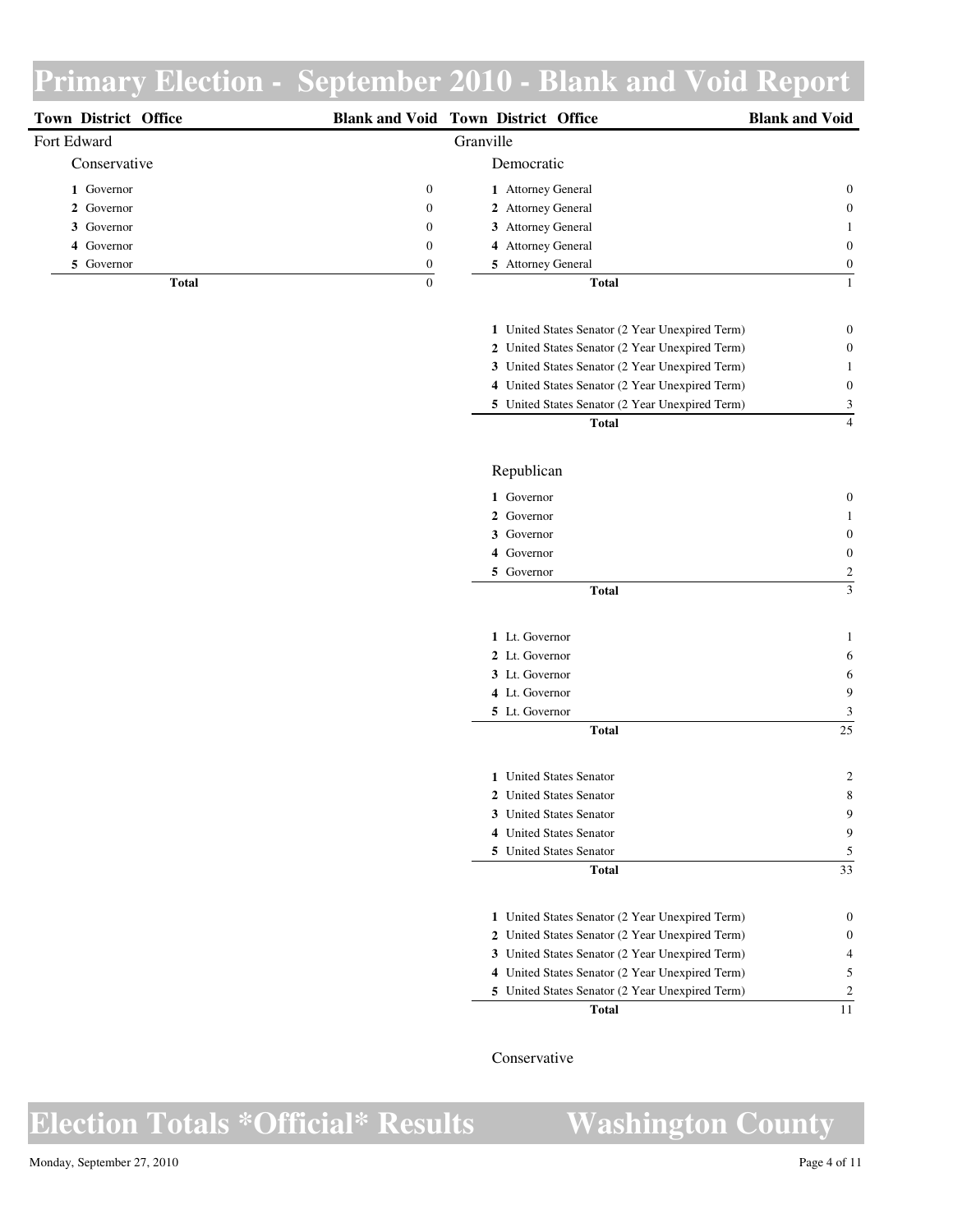| <b>Town District Office</b> |              | <b>Blank and Void Town District Office</b> | <b>Blank and Void</b> |
|-----------------------------|--------------|--------------------------------------------|-----------------------|
| Granville                   |              | Greenwich                                  |                       |
| Conservative                |              | Democratic                                 |                       |
| 1 Governor                  | $\mathbf{0}$ | 1 Attorney General                         |                       |
| 2 Governor                  | $\mathbf{0}$ | 2 Attorney General                         | $\overline{0}$        |
| 3 Governor                  | $\mathbf{0}$ | 3 Attorney General                         | $\overline{0}$        |
| 4 Governor                  | $\mathbf{0}$ | 4 Attorney General                         | 2                     |
| 5 Governor                  | $\Omega$     | 5 Attorney General                         | $\Omega$              |
| <b>Total</b>                | 0            | <b>Total</b>                               | $\mathfrak{Z}$        |

| Total                                           |   |
|-------------------------------------------------|---|
| 5 United States Senator (2 Year Unexpired Term) |   |
| 4 United States Senator (2 Year Unexpired Term) | 0 |
| 3 United States Senator (2 Year Unexpired Term) | 3 |
| 2 United States Senator (2 Year Unexpired Term) | 0 |
| 1 United States Senator (2 Year Unexpired Term) | 3 |
|                                                 |   |

### Republican

|   | 1 Governor     |              | 2              |
|---|----------------|--------------|----------------|
|   | 2 Governor     |              | 1              |
| 3 | Governor       |              | 1              |
| 4 | Governor       |              | $\overline{0}$ |
|   | 5 Governor     |              | 2              |
|   |                | <b>Total</b> | 6              |
|   |                |              |                |
|   | 1 Lt. Governor |              | 6              |
|   | 2 Lt. Governor |              | 2              |
|   | 3 Lt. Governor |              | 6              |
|   | 4 Lt. Governor |              | 13             |
|   | 5 Lt. Governor |              | $\overline{4}$ |
|   |                | <b>Total</b> | 31             |

| Total                          |    |
|--------------------------------|----|
| <b>5</b> United States Senator | 3  |
| 4 United States Senator        | 12 |
| 3 United States Senator        | 9  |
| 2 United States Senator        | 2  |
| 1 United States Senator        |    |
|                                |    |

| 5 United States Senator (2 Year Unexpired Term) |    |
|-------------------------------------------------|----|
|                                                 |    |
| 4 United States Senator (2 Year Unexpired Term) |    |
| 3 United States Senator (2 Year Unexpired Term) | 6. |
| 2 United States Senator (2 Year Unexpired Term) |    |
| 1 United States Senator (2 Year Unexpired Term) |    |

Conservative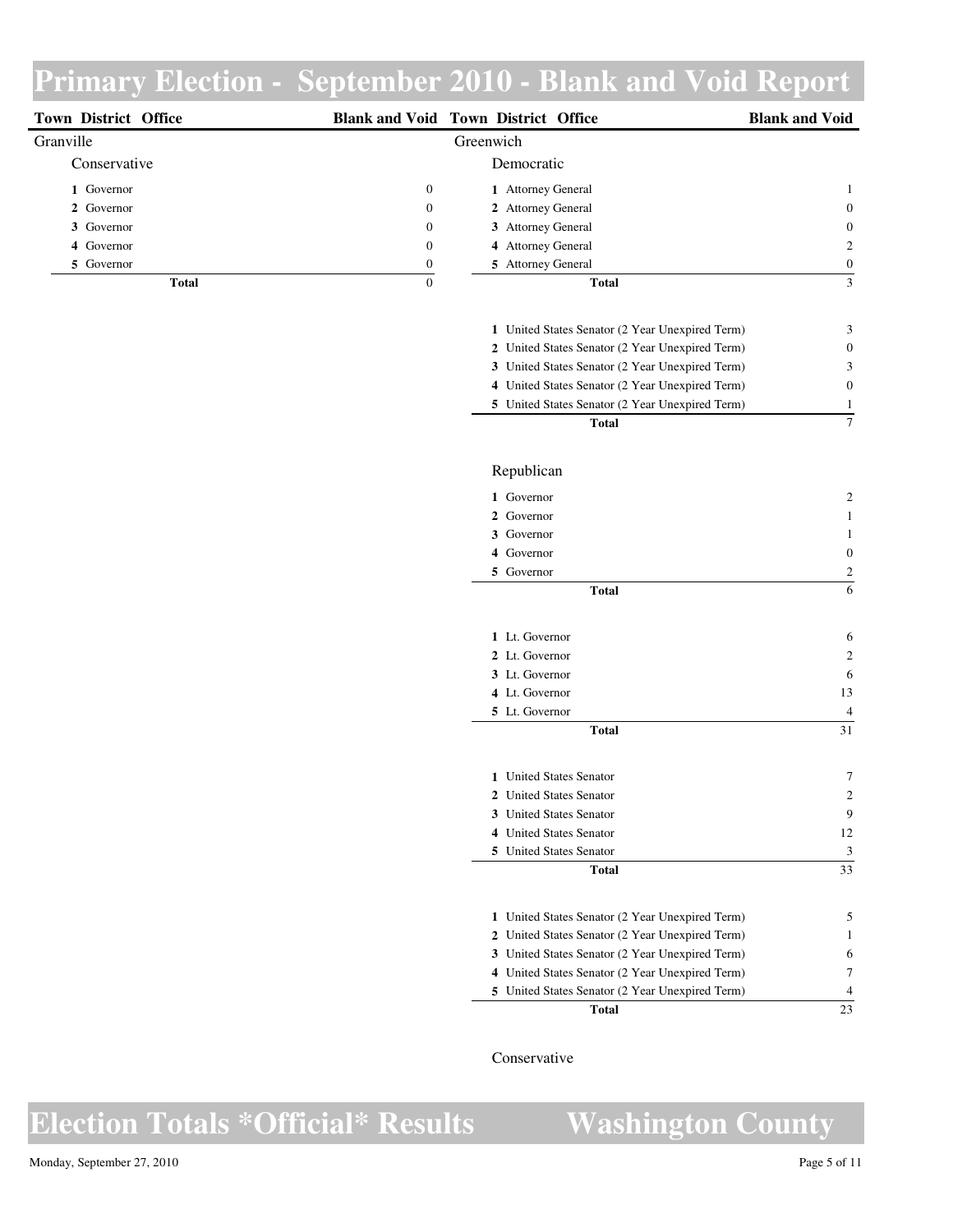| Town District Office                            |                                | <b>Blank and Void Town District Office</b>      | <b>Blank and Void</b> |
|-------------------------------------------------|--------------------------------|-------------------------------------------------|-----------------------|
| Greenwich                                       |                                | Hartford                                        |                       |
| Conservative                                    |                                | Democratic                                      |                       |
| 1 Governor                                      | $\boldsymbol{0}$               | 1 Attorney General                              | $\mathbf{1}$          |
| 2 Governor                                      | $\boldsymbol{0}$               | 2 Attorney General                              | $\boldsymbol{0}$      |
| 3 Governor                                      | $\boldsymbol{0}$               | <b>Total</b>                                    | $\mathbf{1}$          |
| 4 Governor                                      | $\mathbf{0}$                   |                                                 |                       |
| 5 Governor                                      | $\boldsymbol{0}$               | 1 United States Senator (2 Year Unexpired Term) | $\boldsymbol{0}$      |
| <b>Total</b>                                    | $\mathbf{0}$                   | 2 United States Senator (2 Year Unexpired Term) | $\boldsymbol{0}$      |
|                                                 |                                | <b>Total</b>                                    | $\boldsymbol{0}$      |
| Hampton                                         |                                |                                                 |                       |
| Democratic                                      |                                | Republican                                      |                       |
| 1 Attorney General                              | $\boldsymbol{0}$               | 1 Governor                                      | $\overline{4}$        |
| <b>Total</b>                                    | $\overline{0}$                 | 2 Governor                                      | $\boldsymbol{0}$      |
|                                                 |                                | <b>Total</b>                                    | $\overline{4}$        |
| 1 United States Senator (2 Year Unexpired Term) | $\mathbf{0}$                   |                                                 |                       |
| <b>Total</b>                                    | $\theta$                       | 1 Lt. Governor                                  | $\,8\,$               |
|                                                 |                                | 2 Lt. Governor                                  | $20\,$                |
| Republican                                      |                                | <b>Total</b>                                    | 28                    |
| 1 Governor                                      |                                |                                                 |                       |
| <b>Total</b>                                    | $\mathbf{1}$<br>$\overline{1}$ | 1 United States Senator                         | 11                    |
|                                                 |                                | 2 United States Senator                         | $22\,$                |
|                                                 |                                | <b>Total</b>                                    | 33                    |
| 1 Lt. Governor                                  | 5<br>$\overline{5}$            |                                                 |                       |
| <b>Total</b>                                    |                                | 1 United States Senator (2 Year Unexpired Term) | $\overline{4}$        |
|                                                 |                                | 2 United States Senator (2 Year Unexpired Term) | 16                    |
| 1 United States Senator                         | 5                              | <b>Total</b>                                    | 20                    |
| <b>Total</b>                                    | $\overline{5}$                 |                                                 |                       |
|                                                 |                                | Conservative                                    |                       |
| 1 United States Senator (2 Year Unexpired Term) | $\frac{3}{3}$                  | 1 Governor                                      | $\boldsymbol{0}$      |
| <b>Total</b>                                    |                                | 2 Governor                                      | $\boldsymbol{0}$      |
|                                                 |                                | <b>Total</b>                                    | $\overline{0}$        |
| Conservative                                    |                                |                                                 |                       |
| 1 Governor                                      | $\boldsymbol{0}$               |                                                 |                       |
| <b>Total</b>                                    | $\mathbf{0}$                   |                                                 |                       |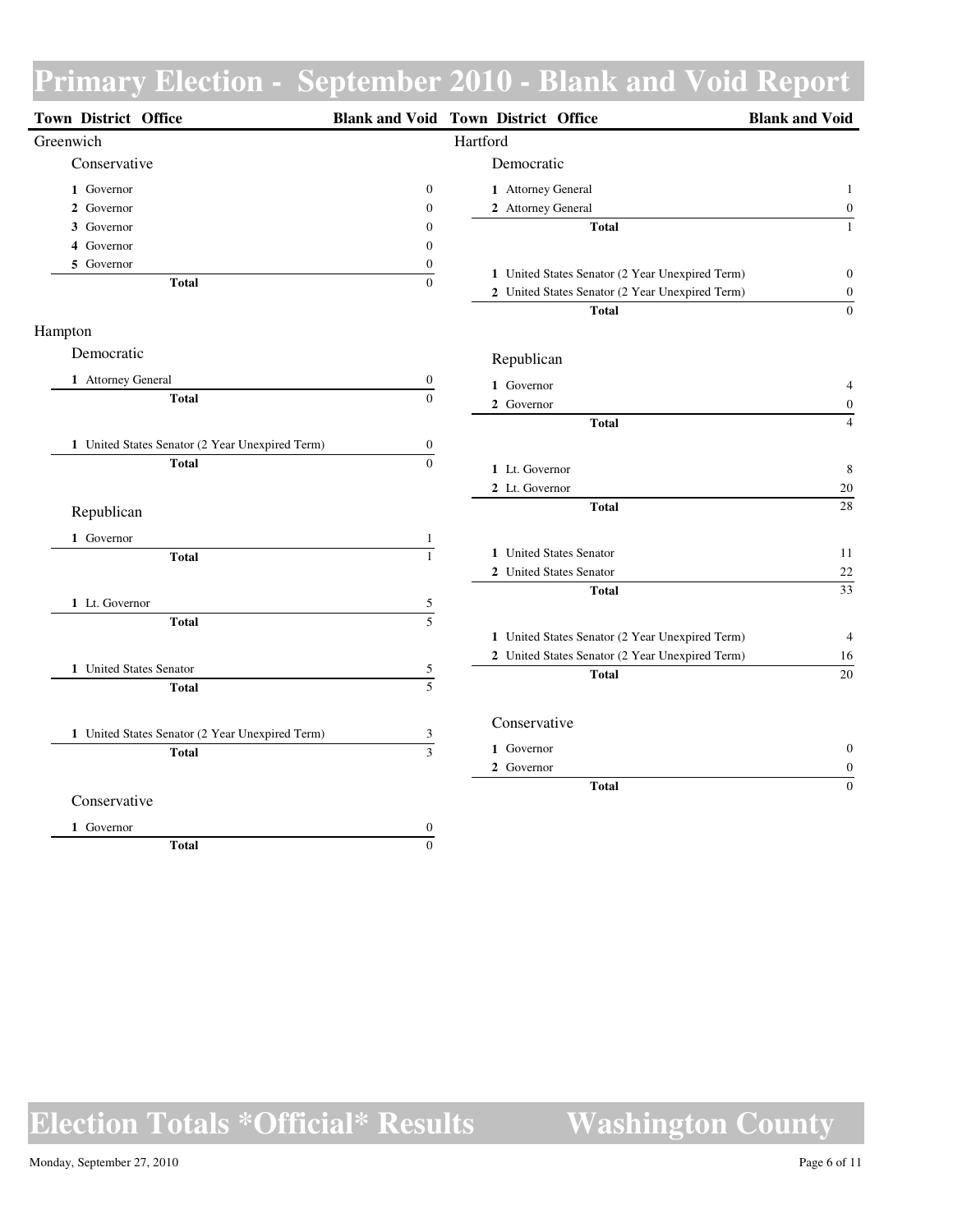| Town District Office                            |                  | <b>Blank and Void Town District Office</b>      | <b>Blank and Void</b>   |
|-------------------------------------------------|------------------|-------------------------------------------------|-------------------------|
| Hebron                                          |                  | Jackson                                         |                         |
| Democratic                                      |                  | Democratic                                      |                         |
| 1 Attorney General                              | $\boldsymbol{0}$ | 1 Attorney General                              | 3                       |
| <b>Total</b>                                    | $\overline{0}$   | <b>Total</b>                                    | $\overline{3}$          |
| 1 United States Senator (2 Year Unexpired Term) | 1                | 1 United States Senator (2 Year Unexpired Term) | $\mathbf{1}$            |
| <b>Total</b>                                    | $\mathbf{1}$     | <b>Total</b>                                    | $\mathbf{1}$            |
| Republican                                      |                  | Republican                                      |                         |
| 1 Governor                                      | 1                | 1 Governor                                      | $\overline{\mathbf{c}}$ |
| <b>Total</b>                                    | $\mathbf{1}$     | <b>Total</b>                                    | $\overline{2}$          |
| 1 Lt. Governor                                  | 9                | 1 Lt. Governor                                  | 11                      |
| <b>Total</b>                                    | $\overline{9}$   | <b>Total</b>                                    | 11                      |
| 1 United States Senator                         | $\boldsymbol{9}$ | 1 United States Senator                         | 11                      |
| <b>Total</b>                                    | 9                | <b>Total</b>                                    | 11                      |
| 1 United States Senator (2 Year Unexpired Term) | $\sqrt{5}$       | 1 United States Senator (2 Year Unexpired Term) | 6                       |
| <b>Total</b>                                    | $\overline{5}$   | <b>Total</b>                                    | 6                       |
| Conservative                                    |                  | Conservative                                    |                         |
| 1 Governor                                      | $\mathbf{0}$     | 1 Governor                                      | $\boldsymbol{0}$        |
| <b>Total</b>                                    | $\Omega$         | <b>Total</b>                                    | $\mathbf{0}$            |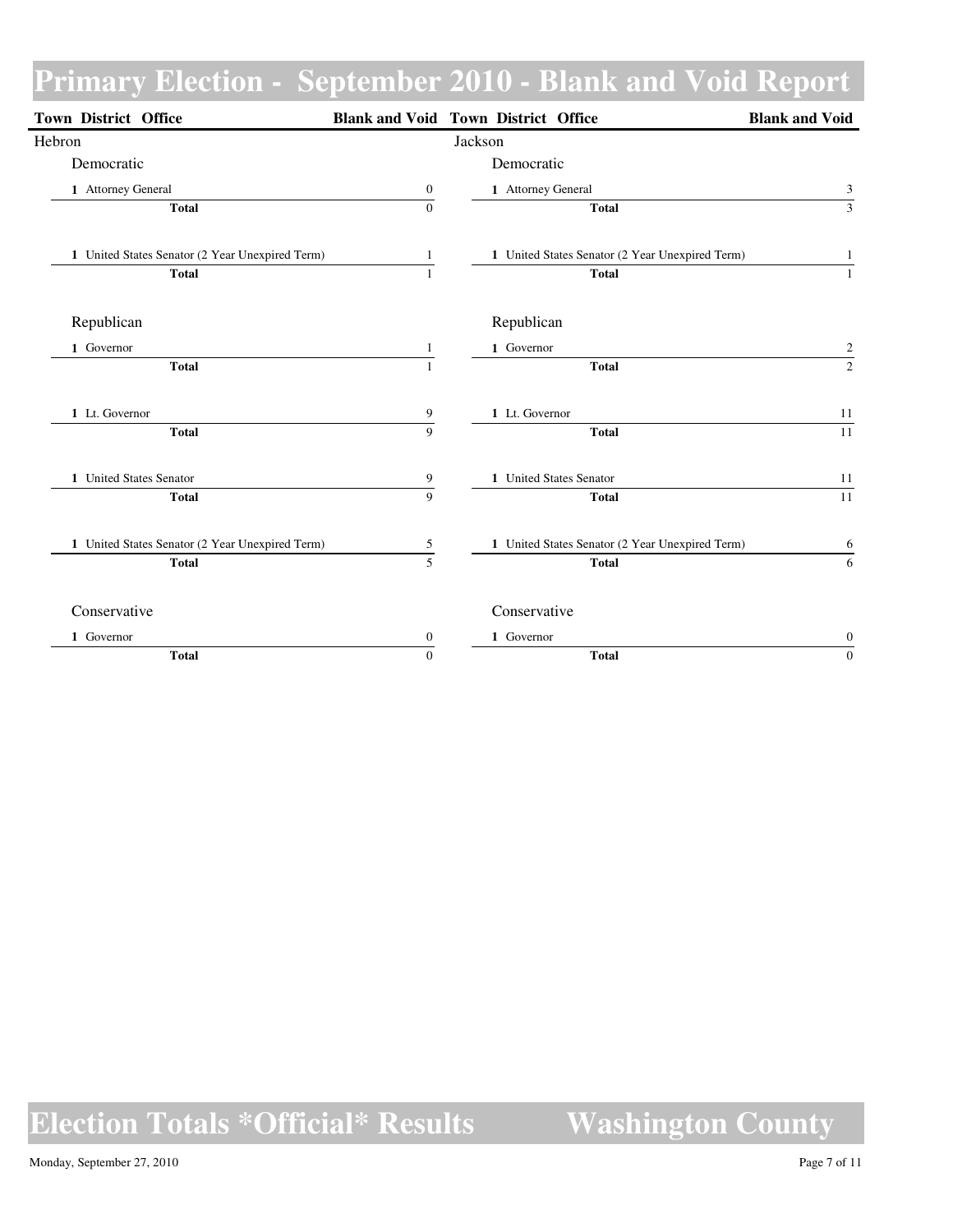| Town District Office                                   |                   | <b>Blank and Void Town District Office</b>      | <b>Blank and Void</b> |
|--------------------------------------------------------|-------------------|-------------------------------------------------|-----------------------|
| Kingsbury                                              |                   | Kingsbury                                       |                       |
| Democratic                                             |                   | Republican                                      |                       |
| 1 Attorney General                                     | $\boldsymbol{0}$  | 1 United States Senator                         | 6                     |
| 2 Attorney General                                     | 3                 | 2 United States Senator                         | 12                    |
| 3 Attorney General                                     | $\boldsymbol{0}$  | 3 United States Senator                         | 9                     |
| 4 Attorney General                                     | $\overline{c}$    | 4 United States Senator                         | $\overline{0}$        |
| 5 Attorney General                                     | $\boldsymbol{0}$  | 5 United States Senator                         | $\overline{2}$        |
| <b>6</b> Attorney General                              | $\boldsymbol{0}$  | <b>6</b> United States Senator                  | 9                     |
| 7 Attorney General                                     | $\boldsymbol{0}$  | 7 United States Senator                         | 6                     |
| 8 Attorney General                                     | $\mathbf{0}$      | 8 United States Senator                         | 1                     |
| 9 Attorney General                                     | $\boldsymbol{0}$  | 9 United States Senator                         | 8                     |
| <b>Total</b>                                           | 5                 | <b>Total</b>                                    | 53                    |
| 1 United States Senator (2 Year Unexpired Term)        | $\mathbf{1}$      | 1 United States Senator (2 Year Unexpired Term) | $\overline{2}$        |
| 2 United States Senator (2 Year Unexpired Term)        | 1                 | 2 United States Senator (2 Year Unexpired Term) | 5                     |
| 3 United States Senator (2 Year Unexpired Term)        | $\boldsymbol{0}$  | 3 United States Senator (2 Year Unexpired Term) | 5                     |
| 4 United States Senator (2 Year Unexpired Term)        | $\boldsymbol{0}$  | 4 United States Senator (2 Year Unexpired Term) | $\boldsymbol{0}$      |
| 5 United States Senator (2 Year Unexpired Term)        | $\mathbf{1}$      | 5 United States Senator (2 Year Unexpired Term) | $\overline{2}$        |
| 6 United States Senator (2 Year Unexpired Term)        | $\boldsymbol{0}$  | 6 United States Senator (2 Year Unexpired Term) | $\overline{4}$        |
| <b>7</b> United States Senator (2 Year Unexpired Term) | $\boldsymbol{0}$  | 7 United States Senator (2 Year Unexpired Term) | 6                     |
| 8 United States Senator (2 Year Unexpired Term)        | $\boldsymbol{0}$  | 8 United States Senator (2 Year Unexpired Term) | 1                     |
| 9 United States Senator (2 Year Unexpired Term)        | $\boldsymbol{0}$  | 9 United States Senator (2 Year Unexpired Term) | $\overline{7}$        |
| <b>Total</b>                                           | $\overline{3}$    | <b>Total</b>                                    | 32                    |
| Republican                                             |                   | Conservative                                    |                       |
|                                                        |                   |                                                 |                       |
| 1 Governor<br>2 Governor                               | $\mathbf{1}$<br>3 | 1 Governor<br>2 Governor                        | $\overline{0}$        |
| 3 Governor                                             | $\mathbf{1}$      | 3 Governor                                      | $\theta$<br>$\Omega$  |
| 4 Governor                                             | $\boldsymbol{0}$  | 4 Governor                                      | 0                     |
| 5 Governor                                             | $\boldsymbol{0}$  | 5 Governor                                      | $\theta$              |
| 6 Governor                                             | $\mathbf{0}$      | 6 Governor                                      | $\theta$              |
| 7 Governor                                             | $\mathbf{1}$      | 7 Governor                                      | $\overline{0}$        |
| 8 Governor                                             | $\mathbf{1}$      | 8 Governor                                      | $\overline{0}$        |
| 9 Governor                                             | $\mathbf{2}$      | 9 Governor                                      | $\boldsymbol{0}$      |
| <b>Total</b>                                           | $\mathbf{Q}$      | <b>Total</b>                                    | $\boldsymbol{0}$      |
|                                                        |                   |                                                 |                       |
| 1 Lt. Governor                                         | 6                 |                                                 |                       |
| 2 Lt. Governor                                         | 8                 |                                                 |                       |
| 3 Lt. Governor                                         | $\overline{4}$    |                                                 |                       |

### **Election Totals \*Official\* Results Washington County**

**Total** 39

 Lt. Governor 0 Lt. Governor 3 Lt. Governor 6 Lt. Governor 5 Lt. Governor 1 Lt. Governor 6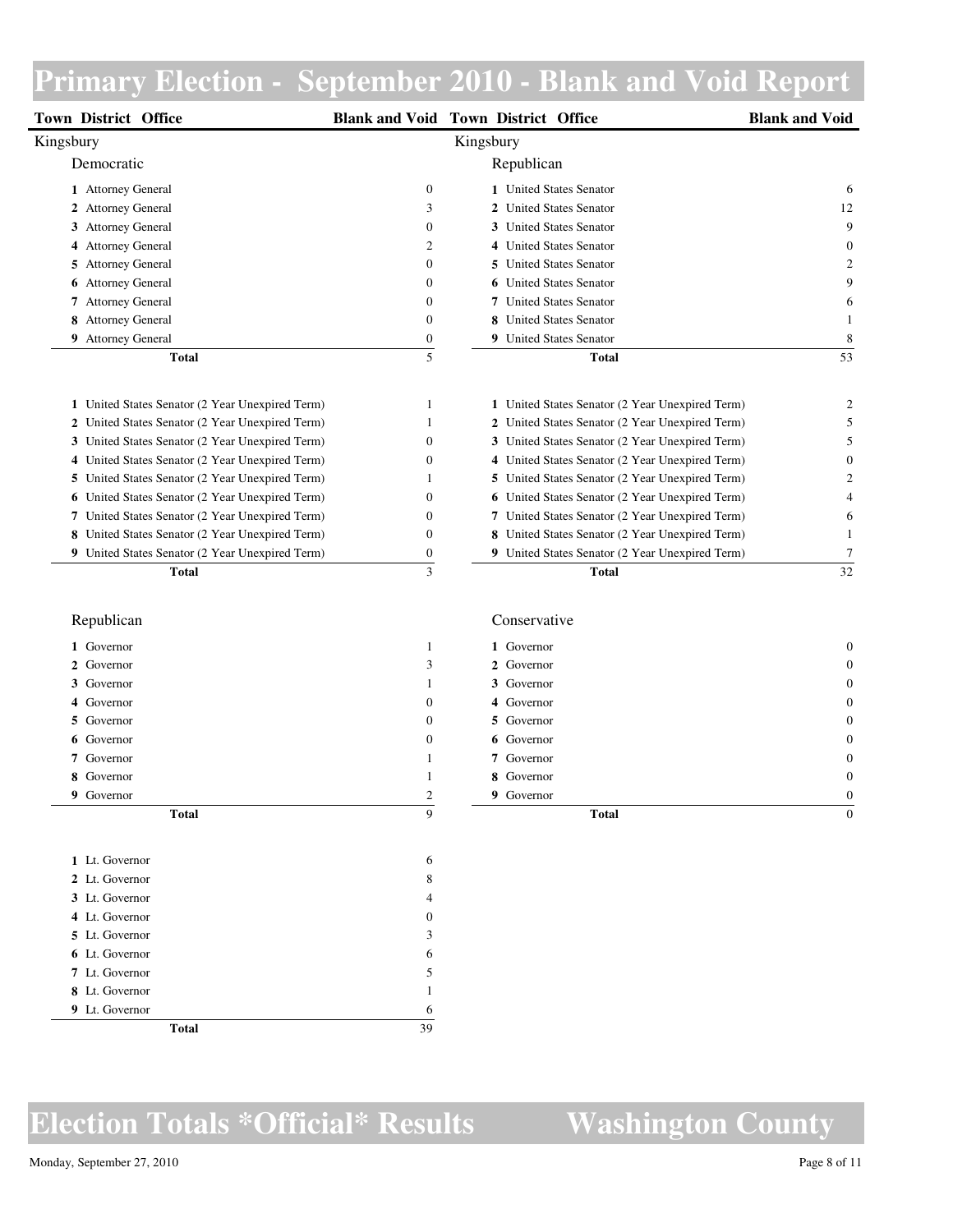| <b>Town District Office</b>                     |                                    | <b>Blank and Void Town District Office</b>      | <b>Blank and Void</b> |
|-------------------------------------------------|------------------------------------|-------------------------------------------------|-----------------------|
| Putnam                                          |                                    | Salem                                           |                       |
| Democratic                                      |                                    | Democratic                                      |                       |
| 1 Attorney General                              | $\boldsymbol{0}$                   | 1 Attorney General                              | 2                     |
| <b>Total</b>                                    | $\overline{0}$                     | 2 Attorney General                              | $\mathbf{2}$          |
|                                                 |                                    | 3 Attorney General                              | $\overline{4}$        |
| 1 United States Senator (2 Year Unexpired Term) | $\boldsymbol{0}$                   | <b>Total</b>                                    | $\,8\,$               |
| <b>Total</b>                                    | $\boldsymbol{0}$                   |                                                 |                       |
|                                                 |                                    | 1 United States Senator (2 Year Unexpired Term) | $\mathbf{1}$          |
|                                                 |                                    | 2 United States Senator (2 Year Unexpired Term) | $\boldsymbol{0}$      |
| Republican                                      |                                    | 3 United States Senator (2 Year Unexpired Term) | $\boldsymbol{0}$      |
| 1 Governor                                      | $\overline{c}$                     | <b>Total</b>                                    | $\mathbf{1}$          |
| <b>Total</b>                                    | $\overline{2}$                     |                                                 |                       |
|                                                 |                                    | Republican                                      |                       |
| 1 Lt. Governor                                  | 6                                  | 1 Governor                                      | $\boldsymbol{0}$      |
| <b>Total</b>                                    | 6                                  | 2 Governor                                      | $\mathbf{0}$          |
|                                                 |                                    | 3 Governor                                      | $\boldsymbol{0}$      |
| 1 United States Senator                         | $\frac{8}{1}$                      | <b>Total</b>                                    | $\boldsymbol{0}$      |
| <b>Total</b>                                    | $\overline{\mathbf{8}}$            |                                                 |                       |
|                                                 |                                    | 1 Lt. Governor                                  | 4                     |
| 1 United States Senator (2 Year Unexpired Term) | 4                                  | 2 Lt. Governor                                  | 6                     |
| <b>Total</b>                                    | $\overline{4}$                     | 3 Lt. Governor                                  | 9                     |
|                                                 |                                    | <b>Total</b>                                    | 19                    |
| Conservative                                    |                                    |                                                 |                       |
|                                                 |                                    | 1 United States Senator                         | 3                     |
| 1 Governor<br><b>Total</b>                      | $\boldsymbol{0}$<br>$\overline{0}$ | 2 United States Senator                         | $\sqrt{2}$            |
|                                                 |                                    | 3 United States Senator                         | 6                     |
|                                                 |                                    | <b>Total</b>                                    | 11                    |
|                                                 |                                    | 1 United States Senator (2 Year Unexpired Term) | 2                     |
|                                                 |                                    | 2 United States Senator (2 Year Unexpired Term) | $\overline{c}$        |
|                                                 |                                    | 3 United States Senator (2 Year Unexpired Term) | $\boldsymbol{2}$      |
|                                                 |                                    | <b>Total</b>                                    | $\overline{6}$        |
|                                                 |                                    | Conservative                                    |                       |
|                                                 |                                    | 1 Governor                                      | $\boldsymbol{0}$      |
|                                                 |                                    | 2 Governor                                      | $\boldsymbol{0}$      |
|                                                 |                                    | 3 Governor                                      | $\boldsymbol{0}$      |
|                                                 |                                    | <b>Total</b>                                    | $\mathbf{0}$          |
|                                                 |                                    |                                                 |                       |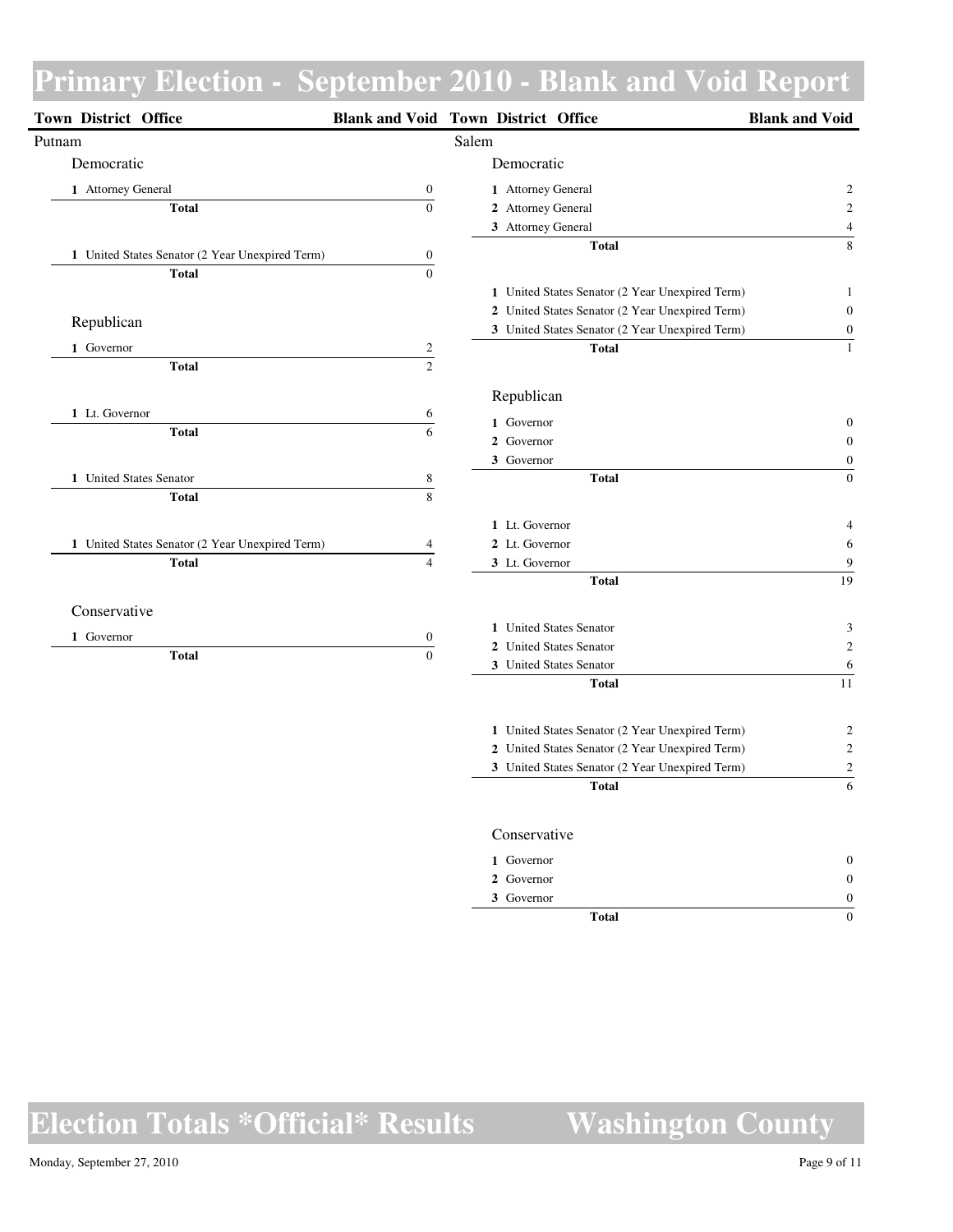| Town District Office                            |                         | <b>Blank and Void Town District Office</b>      | <b>Blank and Void</b> |
|-------------------------------------------------|-------------------------|-------------------------------------------------|-----------------------|
| White Creek                                     |                         | Whitehall                                       |                       |
| Democratic                                      |                         | Democratic                                      |                       |
| 1 Attorney General                              | 1                       | 1 Attorney General                              | 1                     |
| 2 Attorney General                              | $\mathbf{1}$            | 2 Attorney General                              |                       |
| 3 Attorney General                              | $\boldsymbol{0}$        | 3 Attorney General                              |                       |
| <b>Total</b>                                    | $\overline{c}$          | 4 Attorney General                              |                       |
|                                                 |                         | 5 Attorney General                              | 0                     |
| 1 United States Senator (2 Year Unexpired Term) | 2                       | <b>Total</b>                                    | $\overline{2}$        |
| 2 United States Senator (2 Year Unexpired Term) | 4                       |                                                 |                       |
| 3 United States Senator (2 Year Unexpired Term) | 0                       | 1 United States Senator (2 Year Unexpired Term) | 2                     |
| <b>Total</b>                                    | 6                       | 2 United States Senator (2 Year Unexpired Term) |                       |
|                                                 |                         | 3 United States Senator (2 Year Unexpired Term) | 0                     |
|                                                 |                         | 4 United States Senator (2 Year Unexpired Term) | 0                     |
| Republican                                      |                         | 5 United States Senator (2 Year Unexpired Term) | $\boldsymbol{0}$      |
| 1 Governor                                      | 1                       | <b>Total</b>                                    | 3                     |
| 2 Governor                                      | 1                       |                                                 |                       |
| 3 Governor                                      | 1                       |                                                 |                       |
| <b>Total</b>                                    | $\overline{\mathbf{3}}$ | Republican                                      |                       |
|                                                 |                         | 1 Governor                                      |                       |
|                                                 |                         | 2 Governor                                      |                       |
| 1 Lt. Governor                                  | 8                       | 3 Governor                                      | 0                     |
| 2 Lt. Governor                                  | 1                       | 4 Governor                                      |                       |
| 3 Lt. Governor                                  | 6<br>$\overline{15}$    | 5 Governor                                      | 5                     |
| <b>Total</b>                                    |                         | <b>Total</b>                                    | 8                     |
| 1 United States Senator                         | 6                       |                                                 |                       |
| 2 United States Senator                         | $\mathfrak{2}$          | 1 Lt. Governor                                  |                       |
| 3 United States Senator                         | 3                       | 2 Lt. Governor<br>3 Lt. Governor                |                       |
| <b>Total</b>                                    | 11                      | 4 Lt. Governor                                  |                       |
|                                                 |                         | 5 Lt. Governor                                  | 8<br>9                |
| 1 United States Senator (2 Year Unexpired Term) | 3                       | <b>Total</b>                                    | 23                    |
| 2 United States Senator (2 Year Unexpired Term) | 1                       |                                                 |                       |
| 3 United States Senator (2 Year Unexpired Term) | 3                       |                                                 |                       |
| <b>Total</b>                                    | $\overline{7}$          | 1 United States Senator                         | 5                     |
|                                                 |                         | 2 United States Senator                         | 3                     |
|                                                 |                         | 3 United States Senator                         | 0                     |
| Conservative                                    |                         | 4 United States Senator                         | 5                     |
| 1 Governor                                      | $\boldsymbol{0}$        | 5 United States Senator                         | 13                    |
| 2 Governor                                      | $\boldsymbol{0}$        | <b>Total</b>                                    | 26                    |
| 3 Governor                                      | 0                       |                                                 |                       |
| <b>Total</b>                                    | $\boldsymbol{0}$        | 1 United States Senator (2 Year Unexpired Term) | 4                     |
|                                                 |                         | 2 United States Senator (2 Year Unexpired Term) | 1                     |
|                                                 |                         | 3 United States Senator (2 Year Unexpired Term) | $\boldsymbol{0}$      |
|                                                 |                         | 4 United States Senator (2 Year Unexpired Term) | 3                     |

### Conservative

**Election Totals \*Official\* Results Washington County**

**Total** 12

United States Senator (2 Year Unexpired Term) 4